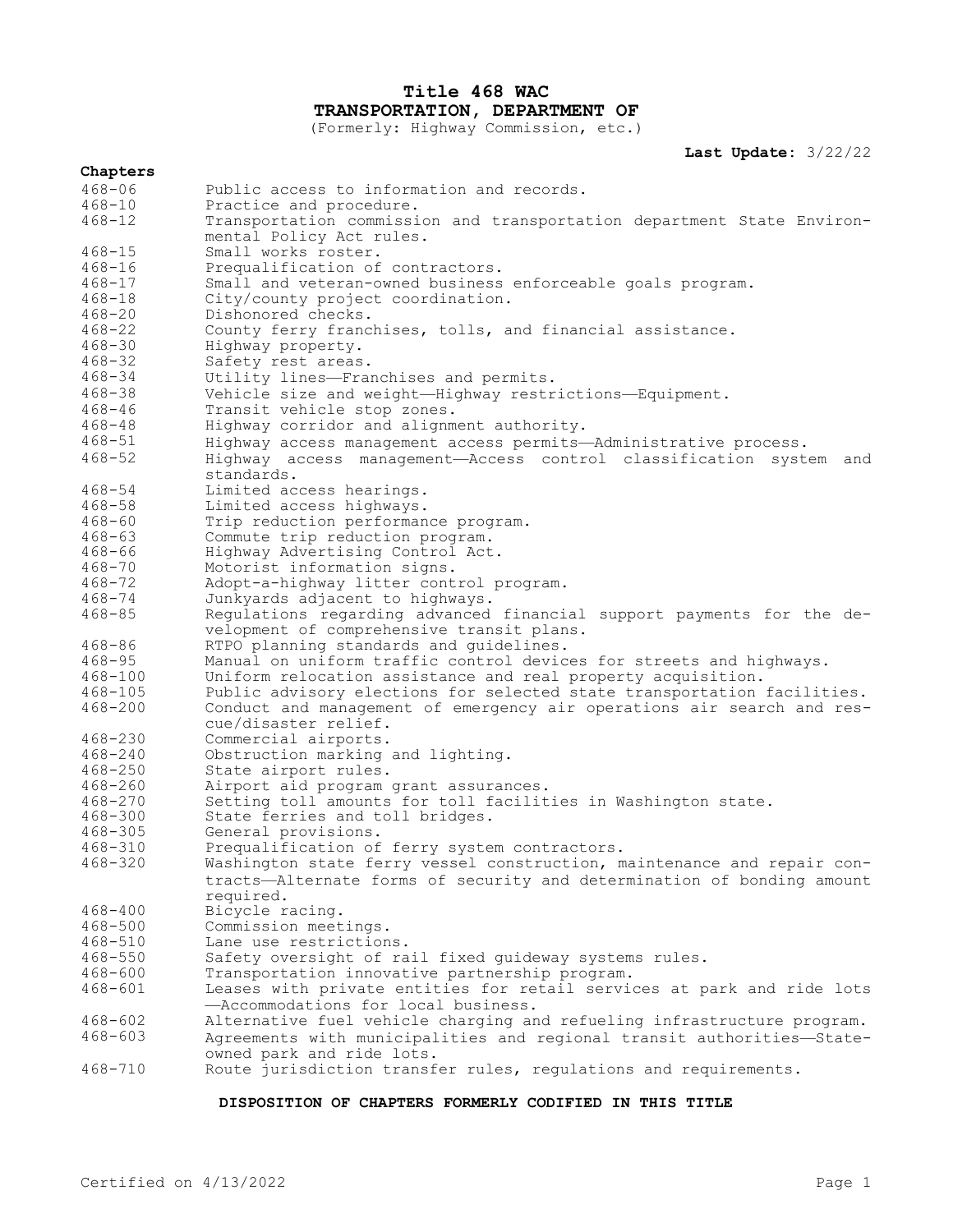#### **Chapter 468-14 SMALL BUSINESSES AND MINORITY CONTRACTORS**

- 468-14-010 General. [Statutory Authority: 1977 ex.s. c 151. WSR 79-01-033 (DOT Order 10 and Comm. Order 1, Resolution No. 13), § 468-14-010, filed 12/20/78. Formerly WAC 252-50-010.] Repealed by WSR 00-11-133, filed 5/23/00, effective 6/23/00. Statutory Authority: RCW 47.28.030.
- 468-14-020 Call for bids—Limitation on contract amount. [Statutory Authority: 1977 ex.s. c 151. WSR 79-01-033 (DOT Order 10 and Comm. Order 1, Resolution No. 13), § 468-14-020, filed 12/20/78. Formerly WAC 252-50-020.] Repealed by WSR 00-11-133, filed 5/23/00, effective 6/23/00. Statutory Authority: RCW 47.28.030.
- 468-14-030 Precontract preparation of plans and specifications. [Statutory Authority: 1977 ex.s. c 151. WSR 79-01-033 (DOT Order 10 and Comm. Order 1, Resolution No. 13), § 468-14-030, filed 12/20/78. Formerly WAC 252-50-025.] Repealed by WSR 00-11-133, filed 5/23/00, effective 6/23/00. Statutory Authority: RCW 47.28.030.
- 468-14-040 Prequalification—Form of bid—Requirements. [Statutory Authority: 1977 ex.s. c 151. WSR 79-01-033 (DOT Order 10 and Comm. Order 1, Resolution No. 13), § 468-14-040, filed 12/20/78. Formerly WAC 252-50-030.] Repealed by WSR 00-11-133, filed 5/23/00, effective 6/23/00. Statutory Authority: RCW 47.28.030.
- 468-14-050 Bonds—Withholding on monthly progress payments. [Statutory Authority: RCW 47.28.030(2). WSR 86-01-064 (Order 100), § 468-14-050, filed 12/17/85. Statutory Authority: 1977 ex.s. c 151. WSR 79-01-033 (DOT Order 10 and Comm. Order 1, Resolution No. 13), § 468-14-050, filed 12/20/78. Formerly WAC 252-50-040.] Repealed by WSR 00-11-133, filed 5/23/00, effective 6/23/00. Statutory Authority: RCW 47.28.030.

#### **Chapter 468-42 VEHICLE PARKING RESTRICTIONS**

- 468-42-002 State Route 2. [Statutory Authority: RCW 46.61.570. WSR 79-04-019 (Order 24), § 468-42-002, filed 3/19/79. Statutory Authority: 1977 ex.s. c 151. WSR 79-01-033 (DOT Order 10 and Comm. Order 1, Resolution No. 13), § 468-42-002, filed 12/20/78. Formerly WAC 252-32-002.] Repealed by WSR 83-09-038 (Order 78), filed 4/18/83. Statutory Authority: RCW 46.61.575 and 34.04.010.
- 468-42-003 State Route 3. [Statutory Authority: 1977 ex.s. c 151. WSR 79-01-033 (DOT Order 10 and Comm. Order 1, Resolution No. 13), § 468-42-003, filed 12/20/78. Formerly WAC 252-32-003.] Repealed by WSR 83-09-038 (Order 78), filed 4/18/83. Statutory Authority: RCW 46.61.575 and 34.04.010.
- 468-42-004 State Route 4. [Statutory Authority: RCW 46.61.570. WSR 79-04-021 (Order 26), § 468-42-004, filed 3/19/79. Statutory Authority: 1977 ex.s. c 151. WSR 79-01-033 (DOT Order 10 and Comm. Order 1, Resolution No. 13), § 468-42-004, filed 12/20/78. Formerly WAC 252-32-004.] Repealed by WSR 83-09-038 (Order 78), filed 4/18/83. Statutory Authority: RCW 46.61.575 and 34.04.010.
- 468-42-005 State Route 5. [Statutory Authority: 1977 ex.s. c 151. WSR 79-01-033 (DOT Order 10 and Comm. Order 1, Resolution No. 13), § 468-42-005, filed 12/20/78. Formerly WAC 252-32-005.] Repealed by WSR 83-09-038 (Order 78), filed 4/18/83. Statutory Authority: RCW 46.61.575 and 34.04.010.
- 468-42-006 State Route 6. [Statutory Authority: 1977 ex.s. c 151. WSR 79-01-033 (DOT Order 10 and Comm. Order 1, Resolution No. 13), § 468-42-006, filed 12/20/78. Formerly WAC 252-32-006.] Repealed by WSR 83-09-038 (Order 78), filed 4/18/83. Statutory Authority: RCW 46.61.575 and 34.04.010.
- 468-42-007 State Route 7. [Statutory Authority: 1977 ex.s. c 151. WSR 79-01-033 (DOT Order 10 and Comm. Order 1, Resolution No. 13), § 468-42-007, filed 12/20/78. Formerly WAC 252-32-007.] Repealed by WSR 83-09-038 (Order 78), filed 4/18/83. Statutory Authority: RCW 46.61.575 and 34.04.010.
- 468-42-009 State Route 9. [Statutory Authority: 1977 ex.s. c 151. WSR 79-01-033 (DOT Order 10 and Comm. Order 1, Resolution No. 13), § 468-42-009, filed 12/20/78. Formerly WAC 252-32-009.] Repealed by WSR 83-09-038 (Order 78), filed 4/18/83. Statutory Authority: RCW 46.61.575 and 34.04.010.
- 468-42-011 State Route 11. [Statutory Authority: 1977 ex.s. c 151. WSR 79-01-033 (DOT Order 10 and Comm. Order 1, Resolution No. 13), § 468-42-011, filed 12/20/78. Formerly WAC 252-32-011.] Repealed by WSR 83-09-038 (Order 78), filed 4/18/83. Statutory Authority: RCW 46.61.575 and 34.04.010.
- 468-42-012 State Route 12. [Statutory Authority: RCW 46.61.570. WSR 79-04-020 (Order 25), 468-42-012, filed 3/19/79. Statutory Authority: 1977 ex.s. c 151. WSR 79-01-033 (DOT Order 10 and Comm. Order 1, Resolution No. 13), § 468-42-012, filed 12/20/78. Formerly WAC 252-32-012.] Repealed by WSR 83-09-038 (Order 78), filed 4/18/83. Statutory Authority: RCW 46.61.575 and 34.04.010.
- 468-42-014 State Route 14. [Statutory Authority: 1977 ex.s. c 151. WSR 79-01-033 (DOT Order 10 and Comm. Order 1, Resolution No. 13), § 468-42-014, filed 12/20/78. Formerly WAC 252-32-014.] Repealed by WSR 83-09-038 (Order 78), filed 4/18/83. Statutory Authority: RCW 46.61.575 and 34.04.010.
- 468-42-020 State Route 20. [Statutory Authority: 1977 ex.s. c 151. WSR 79-01-033 (DOT Order 10 and Comm. Order 1, Resolution No. 13), § 468-42-020, filed 12/20/78. Formerly WAC 252-32-02001.] Repealed by WSR 83-09-038 (Order 78), filed 4/18/83. Statutory Authority: RCW 46.61.575 and 34.04.010.
- 468-42-022 State Route 22. [Statutory Authority: 1977 ex.s. c 151. WSR 79-01-033 (DOT Order 10 and Comm. Order 1, Resolution No. 13), § 468-42-022, filed 12/20/78. Formerly WAC 252-32-022.] Repealed by WSR 83-09-038 (Order 78), filed 4/18/83. Statutory Authority: RCW 46.61.575 and 34.04.010.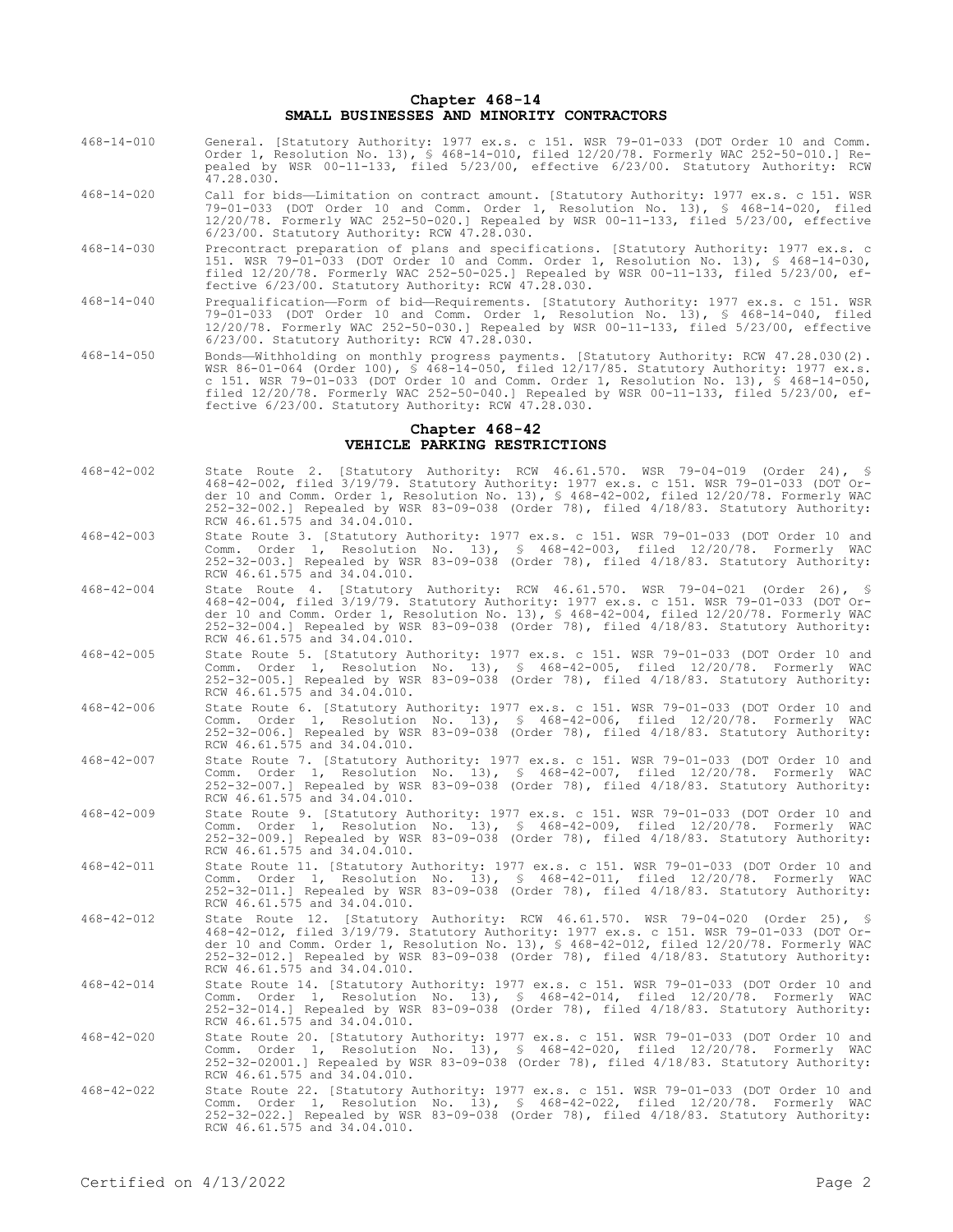- 468-42-023 State Route 23. [Statutory Authority: 1977 ex.s. c 151. WSR 79-01-033 (DOT Order 10 and Comm. Order 1, Resolution No. 13), § 468-42-023, filed 12/20/78. Formerly WAC 252-32-023.] Repealed by WSR 83-09-038 (Order 78), filed 4/18/83. Statutory Authority: RCW 46.61.575 and 34.04.010.
- 468-42-024 State Route 24. [Statutory Authority: 1977 ex.s. c 151. WSR 79-01-033 (DOT Order 10 and Comm. Order 1, Resolution No. 13), § 468-42-024, filed 12/20/78. Formerly WAC 252-32-024.] Repealed by WSR 83-09-038 (Order 78), filed 4/18/83. Statutory Authority: RCW 46.61.575 and 34.04.010.
- 468-42-027 State Route 27. [Statutory Authority: 1977 ex.s. c 151. WSR 79-01-033 (DOT Order 10 and Comm. Order 1, Resolution No. 13), § 468-42-027, filed 12/20/78. Formerly WAC 252-32-027.] Repealed by WSR 83-09-038 (Order 78), filed 4/18/83. Statutory Authority: RCW 46.61.575 and 34.04.010.
- 468-42-028 State Route 28. [Statutory Authority: 1977 ex.s. c 151. WSR 79-01-033 (DOT Order 10 and Comm. Order 1, Resolution No. 13), § 468-42-028, filed 12/20/78. Formerly WAC 252-32-028.] Repealed by WSR 83-09-038 (Order 78), filed 4/18/83. Statutory Authority: RCW 46.61.575 and 34.04.010.
- 468-42-031 State Route 31. [Statutory Authority: 1977 ex.s. c 151. WSR 79-01-033 (DOT Order 10 and Comm. Order 1, Resolution No. 13), § 468-42-031, filed 12/20/78. Formerly WAC 252-32-031.] Repealed by WSR 83-09-038 (Order 78), filed 4/18/83. Statutory Authority: RCW 46.61.575 and 34.04.010.
- 468-42-090 State Route 90. [Statutory Authority: 1977 ex.s. c 151. WSR 79-01-033 (DOT Order 10 and Comm. Order 1, Resolution No. 13), § 468-42-090, filed 12/20/78. Formerly WAC 252-32-090.] Repealed by WSR 83-09-038 (Order 78), filed 4/18/83. Statutory Authority: RCW 46.61.575 and 34.04.010.
- 468-42-097 State Route 97. [Statutory Authority: 1977 ex.s. c 151. WSR 79-01-033 (DOT Order 10 and Comm. Order 1, Resolution No. 13), § 468-42-097, filed 12/20/78. Formerly WAC 252-32-097.] Repealed by WSR 83-09-038 (Order 78), filed 4/18/83. Statutory Authority: RCW 46.61.575 and 34.04.010.
- 468-42-099 State Route 99. [Statutory Authority: RCW 46.61.570. WSR 79-12-032 (Order 38), § 468-42-099, filed 11/19/79; WSR 79-08-058 (Order 31), § 468-42-099, filed 7/23/79. Statutory Authority: 1977 ex.s. c 151. WSR 79-01-033 (DOT Order 10 and Comm. Order 1, Resolution No. 13), § 468-42-099, filed 12/20/78. Formerly WAC 252-32-099.] Repealed by WSR 83-09-038 (Order 78), filed 4/18/83. Statutory Authority: RCW 46.61.575 and 34.04.010.
- 468-42-101 State Route 101. [Statutory Authority: 1977 ex.s. c 151. WSR 79-01-033 (DOT Order 10 and Comm. Order 1, Resolution No. 13), § 468-42-101, filed 12/20/78. Formerly WAC 252-32-101.] Repealed by WSR 83-09-038 (Order 78), filed 4/18/83. Statutory Authority: RCW 46.61.575 and 34.04.010.
- 468-42-104 State Route 104. [Statutory Authority: RCW 46.61.570. WSR 79-08-057 (Order 30), § 468-42-104, filed 7/23/79. Statutory Authority: 1977 ex.s. c 151. WSR 79-01-033 (DOT Order 10 and Comm. Order 1, Resolution No. 13), § 468-42-104, filed 12/20/78. Formerly WAC 252-32-104.] Repealed by WSR 83-09-038 (Order 78), filed 4/18/83. Statutory Authority: RCW 46.61.575 and 34.04.010.
- 468-42-106 State Route 106. [Statutory Authority: 1977 ex.s. c 151. WSR 79-01-033 (DOT Order 10 and Comm. Order 1, Resolution No. 13), § 468-42-106, filed 12/20/78. Formerly WAC 252-32-106.] Repealed by WSR 83-09-038 (Order 78), filed 4/18/83. Statutory Authority: RCW 46.61.575 and 34.04.010.
- 468-42-125 State Route 125. [Statutory Authority: RCW 46.61.570. WSR 80-02-088 (Order 47), § 468-42-125, filed 1/22/80.] Repealed by WSR 83-09-038 (Order 78), filed 4/18/83. Statutory Authority: RCW 46.61.575 and 34.04.010.
- 468-42-129 State Route 129. [Statutory Authority: RCW 46.61.570. WSR 80-03-020 (Order 48), § 468-42-129, filed 2/15/80. Statutory Authority: 1977 ex.s. c 151. WSR 79-01-033 (DOT Order 10 and Comm. Order 1, Resolution No. 13), § 468-42-129, filed 12/20/78. Formerly WAC 252-32-129.] Repealed by WSR 83-09-038 (Order 78), filed 4/18/83. Statutory Authority: RCW 46.61.575 and 34.04.010.
- 468-42-151 State Route 151. [Statutory Authority: 1977 ex.s. c 151. WSR 79-01-033 (DOT Order 10 and Comm. Order 1, Resolution No. 13), § 468-42-151, filed 12/20/78. Formerly WAC 252-32-151.] Repealed by WSR 83-09-038 (Order 78), filed 4/18/83. Statutory Authority: RCW 46.61.575 and 34.04.010.
- 468-42-153 State Route 153. [Statutory Authority: 1977 ex.s. c 151. WSR 79-01-033 (DOT Order 10 and Comm. Order 1, Resolution No. 13), § 468-42-153, filed 12/20/78. Formerly WAC 252-32-153.] Repealed by WSR 83-09-038 (Order 78), filed 4/18/83. Statutory Authority: RCW 46.61.575 and 34.04.010.
- 468-42-161 State Route 161. [Statutory Authority: 1977 ex.s. c 151. WSR 79-01-033 (DOT Order 10 and Comm. Order 1, Resolution No. 13), § 468-42-161, filed 12/20/78. Formerly WAC 252-32-161.] Repealed by WSR 83-09-038 (Order 78), filed 4/18/83. Statutory Authority: RCW 46.61.575 and 34.04.010.
- 468-42-164 State Route 164. [Statutory Authority: 1977 ex.s. c 151. WSR 79-01-033 (DOT Order 10 and Comm. Order 1, Resolution No. 13), § 468-42-164, filed 12/20/78. Formerly WAC 252-32-164.] Repealed by WSR 83-09-038 (Order 78), filed 4/18/83. Statutory Authority: RCW 46.61.575 and 34.04.010.
- 468-42-167 State Route 167. [Statutory Authority: 1977 ex.s. c 151. WSR 79-01-033 (DOT Order 10 and<br>Comm. Order 1, Resolution No. 13), § 468-42-167, filed 12/20/78. Formerly WAC<br>252-32-167.] Repealed by WSR 83-09-038 (Orde RCW 46.61.575 and 34.04.010.
- 468-42-169 State Route 169. [Statutory Authority: 1977 ex.s. c 151. WSR 79-01-033 (DOT Order 10 and Comm. Order 1, Resolution No. 13), § 468-42-169, filed 12/20/78. Formerly WAC 252-32-169.] Repealed by WSR 83-09-038 (Order 78), filed 4/18/83. Statutory Authority: RCW 46.61.575 and 34.04.010.
- 468-42-202 State Route 202. [Statutory Authority: 1977 ex.s. c 151. WSR 79-01-033 (DOT Order 10 and Comm. Order 1, Resolution No. 13), § 468-42-202, filed 12/20/78. Formerly WAC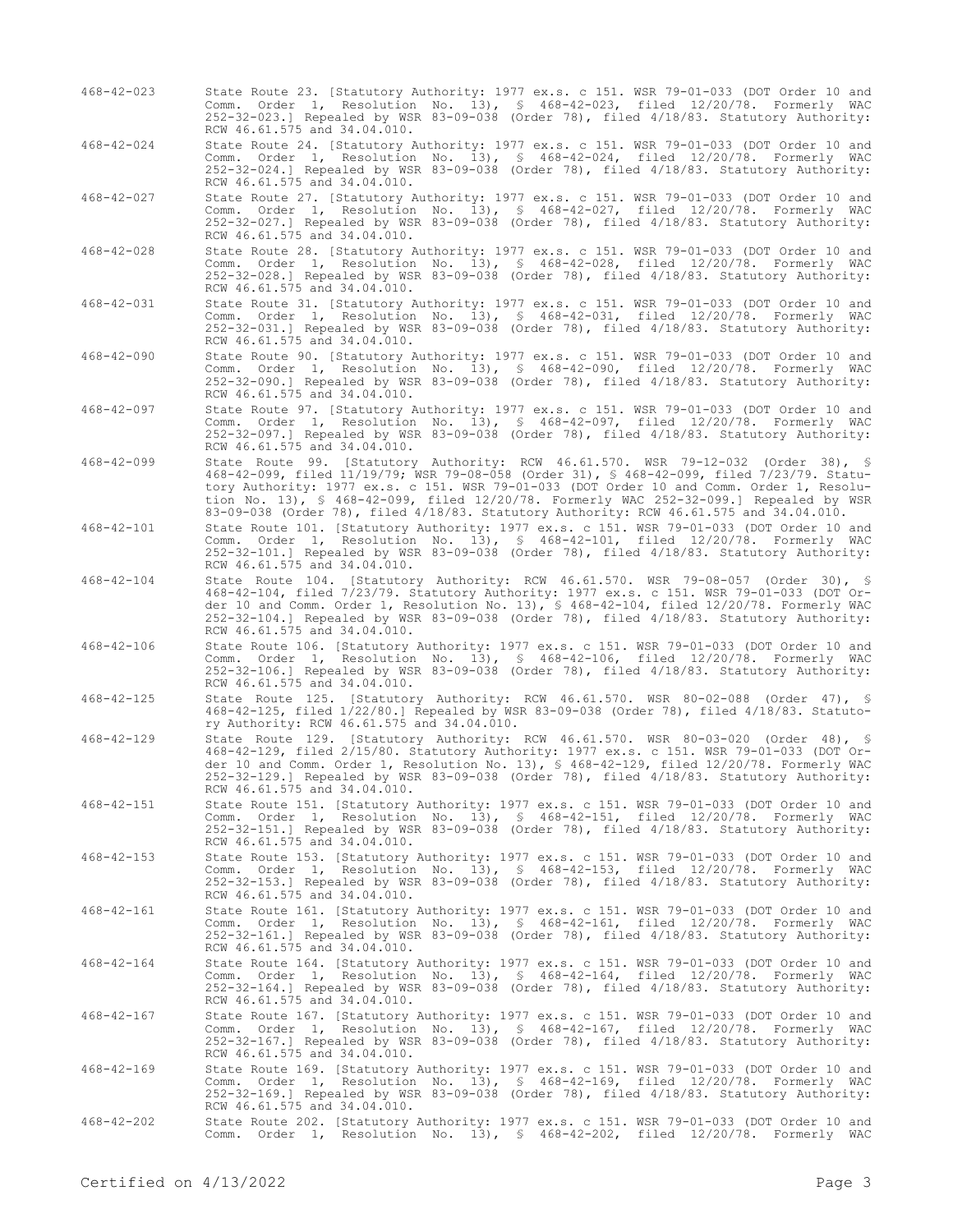252-32-202.] Repealed by WSR 83-09-038 (Order 78), filed 4/18/83. Statutory Authority: RCW 46.61.575 and 34.04.010. 468-42-224 State Route 224. [Statutory Authority: 1977 ex.s. c 151. WSR 79-01-033 (DOT Order 10 and Comm. Order 1, Resolution No. 13), § 468-42-224, filed 12/20/78. Formerly WAC 252-32-224.] Repealed by WSR 83-09-038 (Order 78), filed 4/18/83. Statutory Authority: RCW 46.61.575 and 34.04.010. 468-42-270 State Route 270. [Statutory Authority: 1977 ex.s. c 151. WSR 79-01-033 (DOT Order 10 and Comm. Order 1, Resolution No. 13), § 468-42-270, filed 12/20/78. Formerly WAC 252-32-270.] Repealed by WSR 83-09-038 (Order 78), filed 4/18/83. Statutory Authority: RCW 46.61.575 and 34.04.010. 468-42-272 State Route 272. [Statutory Authority: 1977 ex.s. c 151. WSR 79-01-033 (DOT Order 10 and Comm. Order 1, Resolution No. 13), § 468-42-272, filed 12/20/78. Formerly WAC 252-32-272.] Repealed by WSR 83-09-038 (Order 78), filed 4/18/83. Statutory Authority: RCW 46.61.575 and 34.04.010. 468-42-290 State Route 290. [Statutory Authority: 1977 ex.s. c 151. WSR 79-01-033 (DOT Order 10 and Comm. Order 1, Resolution No. 13), § 468-42-290, filed 12/20/78. Formerly WAC 252-32-2901.] Repealed by WSR 83-09-038 (Order 78), filed 4/18/83. Statutory Authority: RCW 46.61.575 and 34.04.010. 468-42-291 State Route 291. [Statutory Authority: 1977 ex.s. c 151. WSR 79-01-033 (DOT Order 10 and Comm. Order 1, Resolution No. 13), § 468-42-291, filed 12/20/78. Formerly WAC 252-32-291.] Repealed by WSR 83-09-038 (Order 78), filed 4/18/83. Statutory Authority: RCW 46.61.575 and 34.04.010. 468-42-302 State Route 302. [Statutory Authority: 1977 ex.s. c 151. WSR 79-01-033 (DOT Order 10 and Comm. Order 1, Resolution No. 13), § 468-42-302, filed 12/20/78. Formerly WAC 252-32-302.] Repealed by WSR 83-09-038 (Order 78), filed 4/18/83. Statutory Authority: RCW 46.61.575 and 34.04.010. 468-42-303 State Route 303. [Statutory Authority: 1977 ex.s. c 151. WSR 79-01-033 (DOT Order 10 and Comm. Order 1, Resolution No. 13), § 468-42-303, filed 12/20/78. Formerly WAC 252-32-303.] Repealed by WSR 79-04-043 (Order 27), filed 3/26/79. Statutory Authority: RCW 46.61.570. 468-42-308 State Route 308. [Statutory Authority: RCW 46.61.570. WSR 79-04-043 (Order 27), § 468-42-308, filed 3/26/79.] Repealed by WSR 83-09-038 (Order 78), filed 4/18/83. Statutory Authority: RCW 46.61.575 and 34.04.010. 468-42-395 State Route 395. [Statutory Authority: 1977 ex.s. c 151. WSR 79-01-033 (DOT Order 10 and Comm. Order 1, Resolution No. 13), § 468-42-395, filed 12/20/78. Formerly WAC 252-32-3951.] Repealed by WSR 83-09-038 (Order 78), filed 4/18/83. Statutory Authority: RCW 46.61.575 and 34.04.010. 468-42-401 State Route 401. [Statutory Authority: 1977 ex.s. c 151. WSR 79-01-033 (DOT Order 10 and Comm. Order 1, Resolution No. 13), § 468-42-401, filed 12/20/78. Formerly WAC 252-32-401.] Repealed by WSR 83-09-038 (Order 78), filed 4/18/83. Statutory Authority: RCW 46.61.575 and 34.04.010. 468-42-410 State Route 410. [Statutory Authority: 1977 ex.s. c 151. WSR 79-01-033 (DOT Order 10 and Comm. Order 1, Resolution No. 13), § 468-42-410, filed 12/20/78. Formerly WAC 252-32-410.] Repealed by WSR 83-09-038 (Order 78), filed 4/18/83. Statutory Authority: RCW 46.61.575 and 34.04.010. 468-42-501 State Route 501. [Statutory Authority: 1977 ex.s. c 151. WSR 79-01-033 (DOT Order 10 and Comm. Order 1, Resolution No. 13), § 468-42-501, filed 12/20/78. Formerly WAC 252-32-501.] Repealed by WSR 83-09-038 (Order 78), filed 4/18/83. Statutory Authority: RCW 46.61.575 and 34.04.010. 468-42-504 State Route 504. [Statutory Authority: 1977 ex.s. c 151. WSR 79-01-033 (DOT Order 10 and Comm. Order 1, Resolution No. 13), § 468-42-504, filed 12/20/78. Formerly WAC 252-32-504.] Repealed by WSR 83-09-038 (Order 78), filed 4/18/83. Statutory Authority: RCW 46.61.575 and 34.04.010. 468-42-507 State Route 507. [Statutory Authority: 1977 ex.s. c 151. WSR 79-01-033 (DOT Order 10 and Comm. Order 1, Resolution No. 13), § 468-42-507, filed 12/20/78. Formerly WAC 252-32-507.] Repealed by WSR 83-09-038 (Order 78), filed 4/18/83. Statutory Authority: RCW 46.61.575 and 34.04.010. 468-42-509 State Route 509. [Statutory Authority: 1977 ex.s. c 151. WSR 79-01-033 (DOT Order 10 and Comm. Order 1, Resolution No. 13), § 468-42-509, filed 12/20/78. Formerly WAC 252-32-509.] Repealed by WSR 83-09-038 (Order 78), filed 4/18/83. Statutory Authority: RCW 46.61.575 and 34.04.010. 468-42-512 State Route 512. [Statutory Authority: 1977 ex.s. c 151. WSR 79-01-033 (DOT Order 10 and Comm. Order 1, Resolution No. 13), § 468-42-512, filed 12/20/78. Formerly WAC 252-32-512.] Repealed by WSR 83-09-038 (Order 78), filed 4/18/83. Statutory Authority: RCW 46.61.575 and 34.04.010. 468-42-514 State Route 514. [Statutory Authority: 1977 ex.s. c 151. WSR 79-01-033 (DOT Order 10 and Comm. Order 1, Resolution No. 13), § 468-42-514, filed 12/20/78. Formerly WAC 252-32-514.] Repealed by WSR 83-09-038 (Order 78), filed 4/18/83. Statutory Authority: RCW 46.61.575 and 34.04.010. 468-42-515 State Route 515. [Statutory Authority: 1977 ex.s. c 151. WSR 79-01-033 (DOT Order 10 and Comm. Order 1, Resolution No. 13), § 468-42-515, filed 12/20/78. Formerly WAC 252-32-515.] Repealed by WSR 83-09-038 (Order 78), filed 4/18/83. Statutory Authority: RCW 46.61.575 and 34.04.010. 468-42-516 State Route 516. [Statutory Authority: 1977 ex.s. c 151. WSR 79-01-033 (DOT Order 10 and Comm. Order 1, Resolution No. 13), § 468-42-516, filed 12/20/78. Formerly WAC 252-32-516.] Repealed by WSR 83-09-038 (Order 78), filed 4/18/83. Statutory Authority: RCW 46.61.575 and 34.04.010. 468-42-520 State Route 520. [Statutory Authority: 1977 ex.s. c 151. WSR 79-01-033 (DOT Order 10 and Comm. Order 1, Resolution No. 13), § 468-42-520, filed 12/20/78. Formerly WAC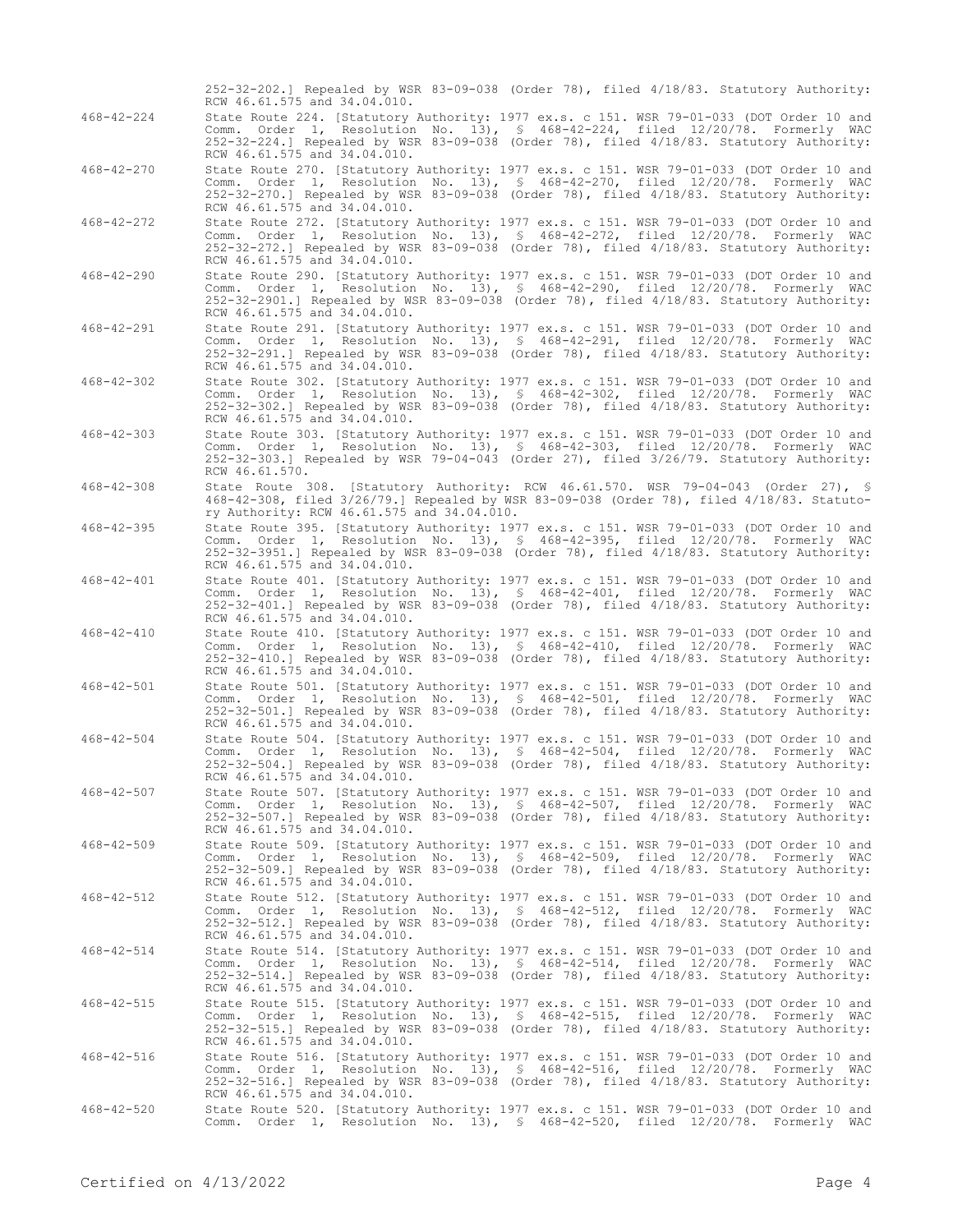|                  | RCW 46.61.575 and 34.04.010.                                                                                                                                                                                                                                                                                                                                                                        |
|------------------|-----------------------------------------------------------------------------------------------------------------------------------------------------------------------------------------------------------------------------------------------------------------------------------------------------------------------------------------------------------------------------------------------------|
| $468 - 42 - 522$ | State Route 522. [Statutory Authority: 1977 ex.s. c 151. WSR 79-01-033 (DOT Order 10 and<br>Comm. Order 1, Resolution No. 13), § 468-42-522, filed 12/20/78. Formerly WAC<br>252-32-522.] Repealed by WSR 83-09-038 (Order 78), filed 4/18/83. Statutory Authority:<br>RCW 46.61.575 and 34.04.010.                                                                                                 |
| $468 - 42 - 525$ | State Route 525. [Statutory Authority: 1977 ex.s. c 151. WSR 79-01-033 (DOT Order 10 and<br>Comm. Order 1, Resolution No. 13), § 468-42-525, filed 12/20/78. Formerly WAC<br>252-32-525.] Repealed by WSR 83-09-038 (Order 78), filed 4/18/83. Statutory Authority:<br>RCW 46.61.575 and 34.04.010.                                                                                                 |
| $468 - 42 - 526$ | State Route 526. [Statutory Authority: 1977 ex.s. c 151. WSR 79-01-033 (DOT Order 10 and<br>Comm. Order 1, Resolution No. 13), § 468-42-526, filed 12/20/78. Formerly WAC<br>252-32-526.] Repealed by WSR 83-09-038 (Order 78), filed 4/18/83. Statutory Authority:<br>RCW 46.61.575 and 34.04.010.                                                                                                 |
| $468 - 42 - 527$ | State Route 527. [Statutory Authority: 1977 ex.s. c 151. WSR 79-01-033 (DOT Order 10 and<br>Comm. Order 1, Resolution No. 13), § 468-42-527, filed 12/20/78. Formerly WAC<br>252-32-527.] Repealed by WSR 83-09-038 (Order 78), filed 4/18/83. Statutory Authority:<br>RCW 46.61.575 and 34.04.010.                                                                                                 |
| $468 - 42 - 539$ | State Route 539. [Statutory Authority: RCW 46.61.570. WSR 79-08-056 (Order 29), §<br>468-42-539, filed 7/23/79. Statutory Authority: 1977 ex.s. c 151. WSR 79-01-033 (DOT Or-<br>der 10 and Comm. Order 1, Resolution No. 13), § 468-42-539, filed 12/20/78. Formerly WAC<br>252-32-539.] Repealed by WSR 83-09-038 (Order 78), filed 4/18/83. Statutory Authority:<br>RCW 46.61.575 and 34.04.010. |
| $468 - 42 - 542$ | State Route 542. [Statutory Authority: RCW 46.61.570. WSR 80-05-028 (Order 54), §<br>468-42-542, filed 4/15/80. Statutory Authority: 1977 ex.s. c 151. WSR 79-01-033 (DOT Or-<br>der 10 and Comm. Order 1, Resolution No. 13), § 468-42-542, filed 12/20/78. Formerly WAC<br>252-32-542.] Repealed by WSR 83-09-038 (Order 78), filed 4/18/83. Statutory Authority:<br>RCW 46.61.575 and 34.04.010. |
| $468 - 42 - 543$ | State Route 543. [Statutory Authority: 1977 ex.s. c 151. WSR 79-01-033 (DOT Order 10 and<br>Comm. Order 1, Resolution No. 13), § 468-42-543, filed 12/20/78. Formerly WAC<br>252-32-543.] Repealed by WSR 83-09-038 (Order 78), filed 4/18/83. Statutory Authority:<br>RCW 46.61.575 and 34.04.010.                                                                                                 |
| $468 - 42 - 901$ | State Route 901. [Statutory Authority: 1977 ex.s. c 151. WSR 79-01-033 (DOT Order 10 and<br>Comm. Order 1, Resolution No. 13), § 468-42-901, filed 12/20/78. Formerly WAC<br>252-32-901.] Repealed by WSR 83-09-038 (Order 78), filed 4/18/83. Statutory Authority:<br>RCW 46.61.575 and 34.04.010.                                                                                                 |
| $468 - 42 - 906$ | State Route 906. [Statutory Authority: 1977 ex.s. c 151. WSR 79-01-033 (DOT Order 10 and<br>Comm. Order 1, Resolution No. 13), § 468-42-906, filed 12/20/78. Formerly WAC<br>252-32-906.] Repealed by WSR 83-09-038 (Order 78), filed 4/18/83. Statutory Authority:<br>RCW 46.61.575 and 34.04.010.                                                                                                 |
| $468 - 42 - 908$ | State Route 908. [Statutory Authority: 1977 ex.s. c 151. WSR 79-01-033 (DOT Order 10 and<br>Comm. Order 1, Resolution No. 13), § 468-42-908, filed 12/20/78. Formerly WAC<br>252-32-908.] Repealed by WSR 83-09-038 (Order 78), filed 4/18/83. Statutory Authority:<br>RCW 46 61 575 and 34 04 010                                                                                                  |

252-32-520.] Repealed by WSR 83-09-038 (Order 78), filed 4/18/83. Statutory Authority:

#### **Chapter 468-50 AUTO STAGE SPEED RESTRICTIONS**

468-50-010 Speed limits for auto stages on state highways. [Statutory Authority: 1977 ex.s. c 151. WSR 79-01-033 (DOT Order 10 and Comm. Order 1, Resolution No. 13), § 468-50-010, filed 12/20/78. Formerly WAC 252-36-010.] Repealed by WSR 83-09-039 (Order 79), filed 4/18/83. Statutory Authority: RCW 46.61.405, 46.61.410 and 34.04.010.

### **Chapter 468-62 HIGHWAY ILLUMINATION**

- 468-62-010 Interstate highways. [Statutory Authority: 1977 ex.s. c 151. WSR 79-01-033 (DOT Order 10 and Comm. Order 1, Resolution No. 13), § 468-62-010, filed 12/20/78. Formerly WAC 252-30-010.] Repealed by WSR 82-13-014 (Order 71), filed 6/7/82. Statutory Authority: RCW 47.01.101(5).
- 468-62-020 Freeways (other than interstate). [Statutory Authority: 1977 ex.s. c 151. WSR 79-01-033 (DOT Order 10 and Comm. Order 1, Resolution No. 13), § 468-62-020, filed 12/20/78. Formerly WAC 252-30-020.] Repealed by WSR 82-13-014 (Order 71), filed 6/7/82. Statutory Authority: RCW 47.01.101(5).
- 468-62-030 Four-lane highways. [Statutory Authority: 1977 ex.s. c 151. WSR 79-01-033 (DOT Order 10 and Comm. Order 1, Resolution No. 13), § 468-62-030, filed 12/20/78. Formerly WAC 252-30-030.] Repealed by WSR 82-13-014 (Order 71), filed 6/7/82. Statutory Authority: RCW 47.01.101(5).
- 468-62-040 Two-lane highways. [Statutory Authority: 1977 ex.s. c 151. WSR 79-01-033 (DOT Order 10 and Comm. Order 1, Resolution No. 13), § 468-62-040, filed 12/20/78. Formerly WAC 252-30-040.] Repealed by WSR 82-13-014 (Order 71), filed 6/7/82. Statutory Authority: RCW 47.01.101(5).
- 468-62-050 Other conditions justifying illumination. [Statutory Authority: 1977 ex.s. c 151. WSR 79-01-033 (DOT Order 10 and Comm. Order 1, Resolution No. 13), § 468-62-050, filed 12/20/78. Formerly WAC 252-30-050.] Repealed by WSR 82-13-014 (Order 71), filed 6/7/82. Statutory Authority: RCW 47.01.101(5).
- 468-62-060 Illumination by others. [Statutory Authority: 1977 ex.s. c 151. WSR 79-01-033 (DOT Order 10 and Comm. Order 1, Resolution No. 13), § 468-62-060, filed 12/20/78. Formerly WAC 252-30-110.] Repealed by WSR 82-13-014 (Order 71), filed 6/7/82. Statutory Authority: RCW 47.01.101(5).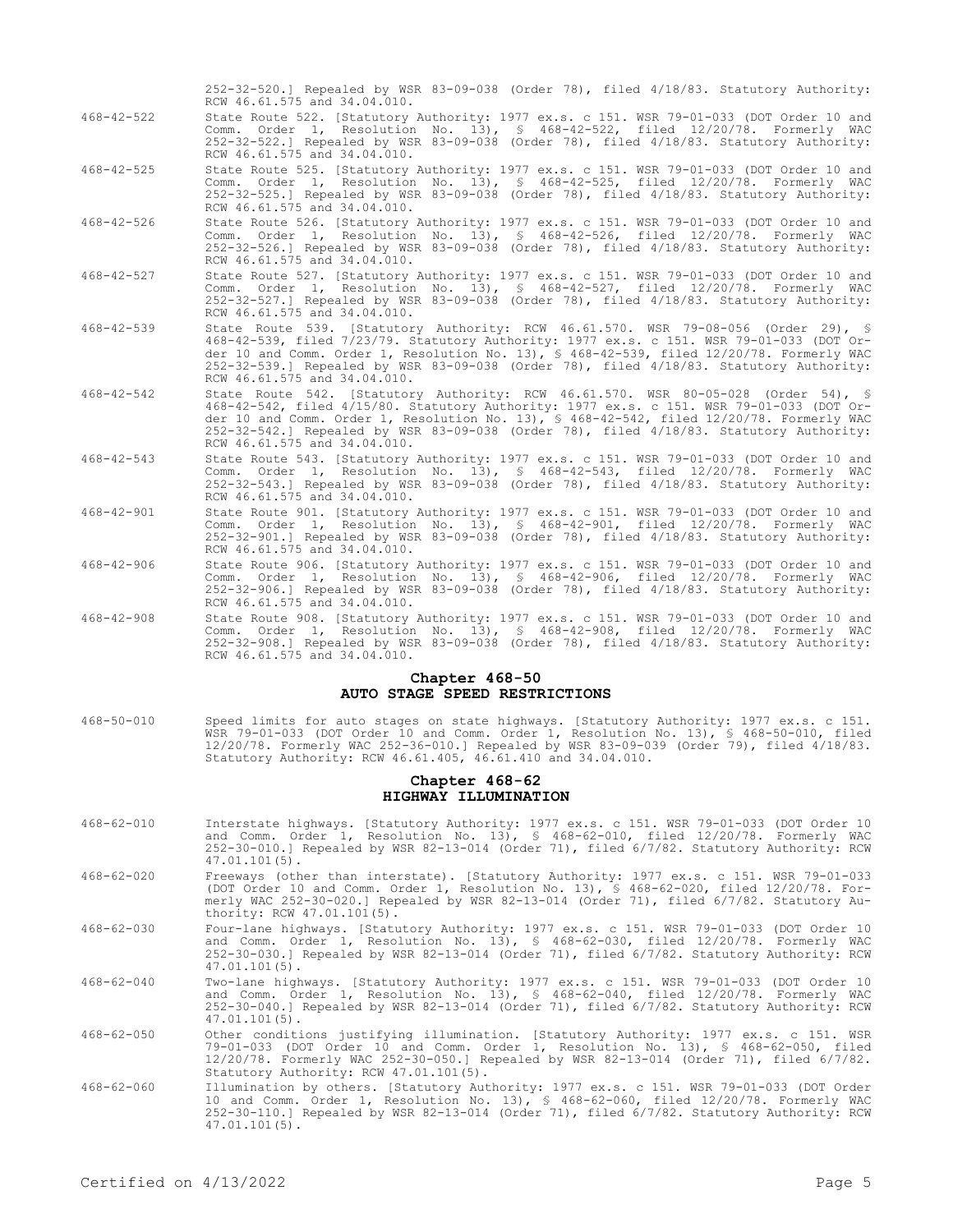# **Chapter 468-78 TRANSPORTATION BUILDINGS—WORKS OF ART**

- 468-78-010 Authority. [Statutory Authority: 1977 ex.s. c 151. WSR 79-01-033 (DOT Order 10 and Comm. Order 1, Resolution No. 13), § 468-78-010, filed 12/20/78. Formerly WAC 252-60-010.] Repealed by WSR 86-01-065 (Order 101), filed 12/17/85. Statutory Authority: RCW  $47.01.101(5)$ .
- 468-78-020 Funding. [Statutory Authority: 1977 ex.s. c 151. WSR 79-01-033 (DOT Order 10 and Comm. Order 1, Resolution No. 13), § 468-78-020, filed 12/20/78. Formerly WAC 252-60-020.] Repealed by WSR 86-01-065 (Order 101), filed 12/17/85. Statutory Authority: RCW 47.01.101(5).
- 468-78-030 Powers. [Statutory Authority: 1977 ex.s. c 151. WSR 79-01-033 (DOT Order 10 and Comm. Order 1, Resolution No. 13), § 468-78-030, filed 12/20/78. Formerly WAC 252-60-030.] Repealed by WSR 86-01-065 (Order 101), filed 12/17/85. Statutory Authority: RCW 47.01.101(5).

# **Chapter 468-82**

#### **REGULATIONS REGARDING PASS-THROUGH OF UNITED STATES URBAN MASS TRANSPORTATION ADMIN-ISTRATION FUNDS FOR PUBLIC TRANSPORTATION TECHNICAL STUDIES**

- 468-82-010 General purpose and applicability. [Statutory Authority: RCW 47.01.101. WSR 80-01-079 (Order 44), § 468-82-010, filed 12/26/79.] Repealed by WSR 98-11-044 (Order 174), filed 5/18/98, effective 6/18/98. Statutory Authority: RCW 47.01.101.
- 468-82-015 Definitions. [Statutory Authority: RCW 47.01.101. WSR 80-01-079 (Order 44), § 468-82-015, filed 12/26/79.] Repealed by WSR 98-11-044 (Order 174), filed 5/18/98, effective 6/18/98. Statutory Authority: RCW 47.01.101.
- 468-82-110 Application for technical study grant. [Statutory Authority: RCW 47.01.101. WSR 80-01-079 (Order 44), § 468-82-110, filed 12/26/79.] Repealed by WSR 98-11-044 (Order 174), filed 5/18/98, effective 6/18/98. Statutory Authority: RCW 47.01.101.
- 468-82-120 Department response to application. [Statutory Authority: RCW 47.01.101. WSR 80-01-079 (Order 44), § 468-82-120, filed 12/26/79.] Repealed by WSR 98-11-044 (Order 174), filed 5/18/98, effective 6/18/98. Statutory Authority: RCW 47.01.101.
- 468-82-200 Application prioritization criteria. [Statutory Authority: RCW 47.01.101. WSR 80-01-079 (Order 44), § 468-82-200, filed 12/26/79.] Repealed by WSR 98-11-044 (Order 174), filed 5/18/98, effective 6/18/98. Statutory Authority: RCW 47.01.101.

#### **Chapter 468-84**

# **REGULATIONS REGARDING ADVANCED FINANCIAL SUPPORT PAYMENTS FOR THE CONDUCT OF PUBLIC TRANSPORTATION FEASIBILITY STUDIES**

- 468-84-010 General purpose and applicability. [Statutory Authority: RCW 35.58.2712 and 1979 c 59. WSR 79-12-036 (Order 39), § 468-84-010, filed 11/20/79.] Repealed by WSR 98-11-045 (Order 175), filed 5/18/98, effective 6/18/98. Statutory Authority: RCW 35.58.2712.
- 468-84-015 Definitions. [Statutory Authority: RCW 35.58.2712 and 1979 c 59. WSR 79-12-036 (Order 39), § 468-84-015, filed 11/20/79.] Repealed by WSR 98-11-045 (Order 175), filed 5/18/98, effective 6/18/98. Statutory Authority: RCW 35.58.2712.
- 468-84-110 Application. [Statutory Authority: RCW 35.58.2712 and 1979 c 59. WSR 79-12-036 (Order 39), § 468-84-110, filed 11/20/79.] Repealed by WSR 98-11-045 (Order 175), filed 5/18/98, effective 6/18/98. Statutory Authority: RCW 35.58.2712.
- 468-84-120 Department response to application. [Statutory Authority: RCW 35.58.2712 and 1979 c 59. WSR 79-12-036 (Order 39), § 468-84-120, filed 11/20/79.] Repealed by WSR 98-11-045 (Order 175), filed 5/18/98, effective 6/18/98. Statutory Authority: RCW 35.58.2712.
- 468-84-130 Conditions of advanced financial support payments. [Statutory Authority: RCW 35.58.2712 and 1979 c 59. WSR 79-12-036 (Order 39), § 468-84-130, filed 11/20/79.] Repealed by WSR 98-11-045 (Order 175), filed 5/18/98, effective 6/18/98. Statutory Authority: RCW 35.58.2712.
- 468-84-135 Conditions of grants. [Statutory Authority: RCW 35.58.2712 and 1979 c 59. WSR 79-12-036 (Order 39), § 468-84-135, filed 11/20/79.] Repealed by WSR 98-11-045 (Order 175), filed 5/18/98, effective 6/18/98. Statutory Authority: RCW 35.58.2712.
- 468-84-200 Required elements of feasibility study. [Statutory Authority: RCW 35.58.2712 and 1979 c 59. WSR 79-12-036 (Order 39), § 468-84-200, filed 11/20/79.] Repealed by WSR 98-11-045 (Order 175), filed 5/18/98, effective 6/18/98. Statutory Authority: RCW 35.58.2712.
- 468-84-210 Geographical extent. [Statutory Authority: RCW 35.58.2712 and 1979 c 59. WSR 79-12-036 (Order 39), § 468-84-210, filed 11/20/79.] Repealed by WSR 98-11-045 (Order 175), filed 5/18/98, effective 6/18/98. Statutory Authority: RCW 35.58.2712.
- 468-84-220 Identification of related transportation operations. [Statutory Authority: RCW 35.58.2712 and 1979 c 59. WSR 79-12-036 (Order 39), § 468-84-220, filed 11/20/79.] Repealed by WSR 98-11-045 (Order 175), filed 5/18/98, effective 6/18/98. Statutory Authority: RCW 35.58.2712.
- 468-84-230 Estimation of need. [Statutory Authority: RCW 35.58.2712 and 1979 c 59. WSR 79-12-036<br>(Order 39), § 468-84-230, filed 11/20/79.] Repealed by WSR 98-11-045 (Order 175), filed<br>5/18/98, effective 6/18/98. Statutory
- 468-84-240 Alternative management schemes. [Statutory Authority: RCW 35.58.2712 and 1979 c 59. WSR 79-12-036 (Order 39), § 468-84-240, filed 11/20/79.] Repealed by WSR 98-11-045 (Order 175), filed 5/18/98, effective 6/18/98. Statutory Authority: RCW 35.58.2712.
- 468-84-250 Alternative funding sources. [Statutory Authority: RCW 35.58.2712 and 1979 c 59. WSR 79-12-036 (Order 39), § 468-84-250, filed 11/20/79.] Repealed by WSR 98-11-045 (Order 175), filed 5/18/98, effective 6/18/98. Statutory Authority: RCW 35.58.2712.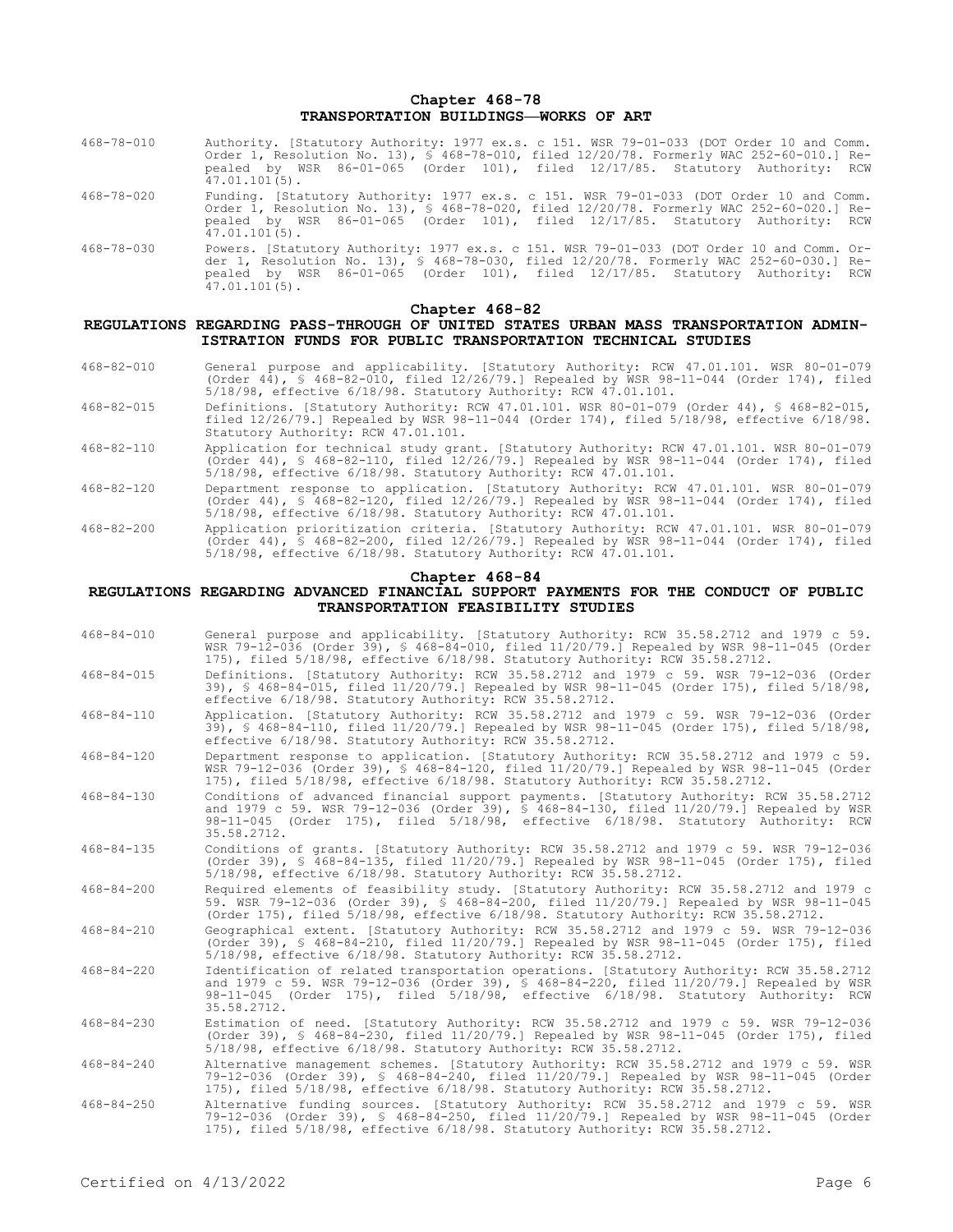- 468-84-260 Consideration of school district pupil transportation. [Statutory Authority: RCW 35.58.2712 and 1979 c 59. WSR 79-12-036 (Order 39), § 468-84-260, filed 11/20/79.] Repealed by WSR 98-11-045 (Order 175), filed 5/18/98, effective 6/18/98. Statutory Authority: RCW 35.58.2712. 468-84-300 Submission of feasibility study to department. [Statutory Authority: RCW 35.58.2712 and 1979 c 59. WSR 79-12-036 (Order 39), § 468-84-300, filed 11/20/79.] Repealed by WSR
- 98-11-045 (Order 175), filed 5/18/98, effective 6/18/98. Statutory Authority: RCW 35.58.2712. 468-84-310 Submission of municipal resolution to department. [Statutory Authority: RCW 35.58.2712
- and 1979 c 59. WSR 79-12-036 (Order 39), § 468-84-310, filed 11/20/79.] Repealed by WSR 98-11-045 (Order 175), filed 5/18/98, effective 6/18/98. Statutory Authority: RCW 35.58.2712.
- 468-84-320 Submission of municipal ordinance levying and collecting taxes to department. [Statutory Authority: RCW 35.58.2712 and 1979 c 59. WSR 79-12-036 (Order 39), § 468-84-320, filed 11/20/79.] Repealed by WSR 98-11-045 (Order 175), filed 5/18/98, effective 6/18/98. Statutory Authority: RCW 35.58.2712.

#### **Chapter 468-87**

**REGULATIONS REGARDING FINANCIAL SUPPORT TO PRIVATE, NONPROFIT CORPORATIONS FOR CAPI-TAL ASSISTANCE IN PROVIDING TRANSPORTATION FOR THE ELDERLY AND HANDICAPPED**

468-87-010 Definitions. [Statutory Authority: RCW 47.01.101(5). WSR 81-10-058 (Order 91), § 468-87-010, filed 5/5/81. Formerly WAC 365-42-010.] Repealed by WSR 85-01-054 (Order 91), filed 12/17/84. Statutory Authority: RCW 47.01.101(5). 468-87-020 Program description. [Statutory Authority: RCW 47.01.101(5). WSR 81-10-058 (Order 91), § 468-87-020, filed 5/5/81. Formerly WAC 365-42-020.] Repealed by WSR 85-01-054 (Order 91), filed 12/17/84. Statutory Authority: RCW 47.01.101(5). 468-87-030 Purpose. [Statutory Authority: RCW 47.01.101(5). WSR 81-10-058 (Order 91), § 468-87-030, filed 5/5/81. Formerly WAC 365-42-030.] Repealed by WSR 85-01-054 (Order 91), filed 12/17/84. Statutory Authority: RCW 47.01.101(5). 468-87-100 Program period. [Statutory Authority: RCW 47.01.101(5). WSR 81-10-058 (Order 91), § 468-87-100, filed 5/5/81. Formerly WAC 365-42-100.] Repealed by WSR 85-01-054 (Order 91), filed 12/17/84. Statutory Authority: RCW 47.01.101(5). 468-87-110 Qualification criteria. [Statutory Authority: RCW 47.01.101(5). WSR 81-10-058 (Order 91), § 468-87-110, filed 5/5/81. Formerly WAC 365-42-110.] Repealed by WSR 85-01-054 (Order 91), filed 12/17/84. Statutory Authority: RCW 47.01.101(5). 468-87-200 Application procedures. [Statutory Authority: RCW 47.01.101(5). WSR 81-10-058 (Order 91), § 468-87-200, filed 5/5/81. Formerly WAC 365-42-200.] Repealed by WSR 85-01-054 (Order 91), filed 12/17/84. Statutory Authority: RCW 47.01.101(5). 468-87-210 Evaluation of applications. [Statutory Authority: RCW 47.01.101(5). WSR 81-10-058 (Order 91), § 468-87-210, filed 5/5/81. Formerly WAC 365-42-210.] Repealed by WSR 85-01-054 (Order 91), filed 12/17/84. Statutory Authority: RCW 47.01.101(5). 468-87-220 Coordination. [Statutory Authority: RCW 47.01.101(5). WSR 81-10-058 (Order 91), § 468-87-220, filed 5/5/81. Formerly WAC 365-42-220.] Repealed by WSR 85-01-054 (Order 91), filed 12/17/84. Statutory Authority: RCW 47.01.101(5). 468-87-230 Selection. [Statutory Authority: RCW 47.01.101(5). WSR 81-10-058 (Order 91), § 468-87-230, filed 5/5/81. Formerly WAC 365-42-230.] Repealed by WSR 85-01-054 (Order 91), Statutorum.<br>468-87-230, filed 5/5/81. Formerly WAC 365-42-230. Refiled 12/17/84. Statutory Authority: RCW 47.01.101(5). 468-87-240 State application. [Statutory Authority: RCW 47.01.101(5). WSR 81-10-058 (Order 91), § 468-87-240, filed 5/5/81. Formerly WAC 365-42-240.] Repealed by WSR 85-01-054 (Order 91), filed 12/17/84. Statutory Authority: RCW 47.01.101(5). 468-87-300 Contract. [Statutory Authority: RCW 47.01.101(5). WSR 81-10-058 (Order 91), § 468-87-300, filed 5/5/81. Formerly WAC 365-42-300.] Repealed by WSR 85-01-054 (Order 91), filed 12/17/84. Statutory Authority: RCW 47.01.101(5). 468-87-310 Surplus funds. [Statutory Authority: RCW 47.01.101(5). WSR 81-10-058 (Order 91), § 468-87-310, filed 5/5/81. Formerly WAC 365-42-310.] Repealed by WSR 85-01-054 (Order 91), filed 12/17/84. Statutory Authority: RCW 47.01.101(5). 468-87-320 Equipment purchasing. [Statutory Authority: RCW 47.01.101(5). WSR 81-10-058 (Order 91), § 468-87-320, filed 5/5/81. Formerly WAC 365-42-320.] Repealed by WSR 85-01-054 (Order 91), filed  $12/17/84$ . Statutory Authority: RCW  $47.01.101(5)$ . 468-87-330 UMTA interest. [Statutory Authority: RCW 47.01.101(5). WSR 81-10-058 (Order 91), § 468-87-330, filed 5/5/81. Formerly WAC 365-42-330.] Repealed by WSR 85-01-054 (Order 91), filed 12/17/84. Statutory Authority: RCW 47.01.101(5). 468-87-340 Equipment acceptance. [Statutory Authority: RCW 47.01.101(5). WSR 81-10-058 (Order 91), § 468-87-340, filed 5/5/81. Formerly WAC 365-42-340.] Repealed by WSR 85-01-054 (Order 91), filed 12/17/84. Statutory Authority: RCW 47.01.101(5). 468-87-350 Vehicle registration and licensing. [Statutory Authority: RCW 47.01.101(5). WSR 81-10-058 (Order 91), § 468-87-350, filed 5/5/81. Formerly WAC 365-42-350.] Repealed by WSR 85-01-054 (Order 91), filed 12/17/84. Statutory Authority: RCW 47.01.101(5). 468-87-360 Equipment use. [Statutory Authority: RCW 47.01.101(5).WSR 81-10-058 (Order 91), § 468-87-360, filed 5/5/81. Formerly WAC 365-42-360.] Repealed by WSR 85-01-054 (Order 91), filed 12/17/84. Statutory Authority: RCW 47.01.101(5). 468-87-370 Maintenance. [Statutory Authority: RCW 47.01.101(5). WSR 81-10-058 (Order 91), § 468-87-370, filed 5/5/81. Formerly WAC 365-42-370.] Repealed by WSR 85-01-054 (Order 91), filed 12/17/84. Statutory Authority: RCW 47.01.101(5). 468-87-380 Inspections. [Statutory Authority: RCW 47.01.101(5). WSR 81-10-058 (Order 91), § 468-87-380, filed 5/5/81. Formerly WAC 365-42-380.] Repealed by WSR 85-01-054 (Order 91), filed 12/17/84. Statutory Authority: RCW 47.01.101(5).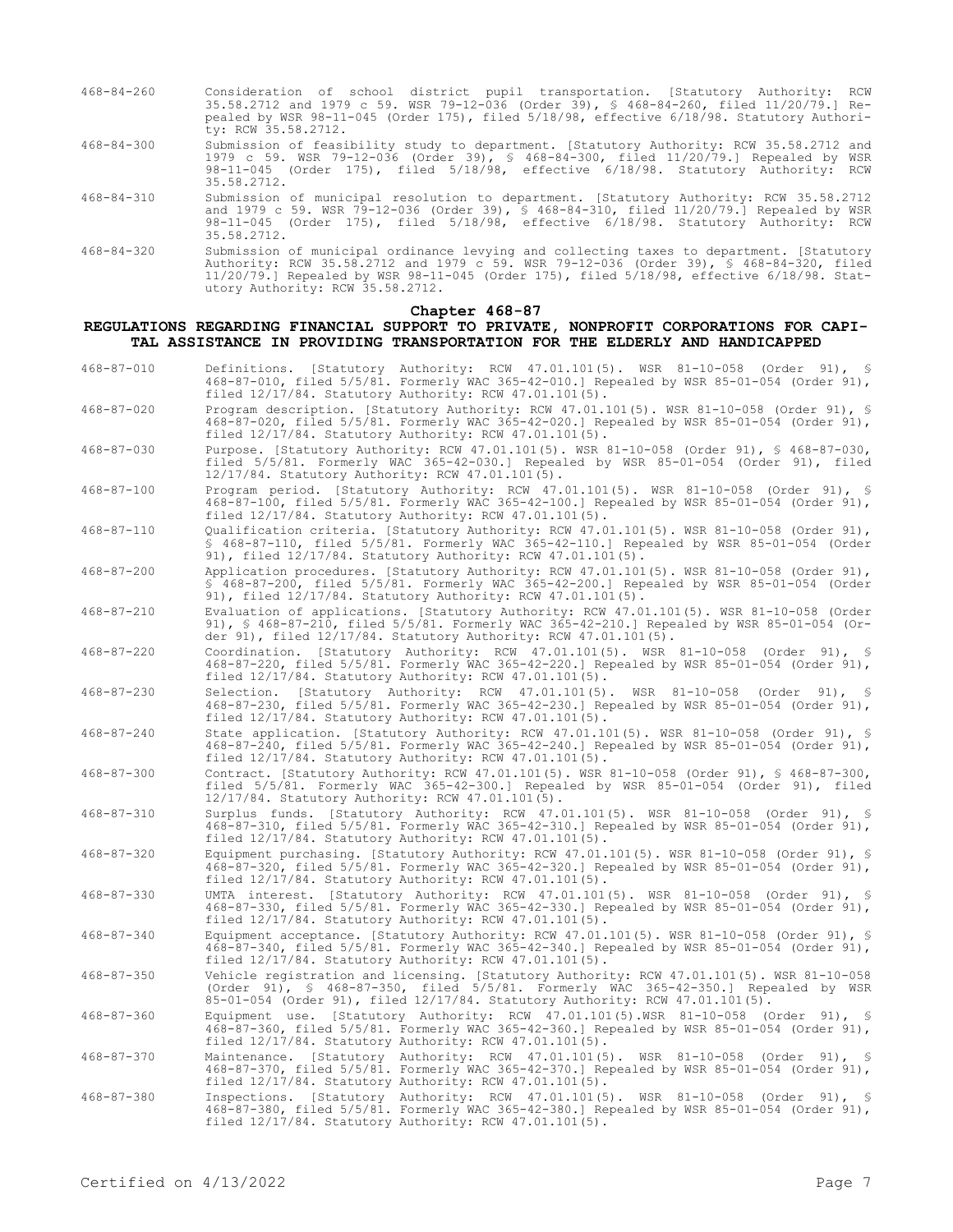- 468-87-390 Reports. [Statutory Authority: RCW 47.01.101(5). WSR 81-10-058 (Order 91), § 468-87-390, filed 5/5/81. Formerly WAC 365-42-390.] Repealed by WSR 85-01-054 (Order 91), filed 12/17/84. Statutory Authority: RCW 47.01.101(5).
- 468-87-410 Insurance. [Statutory Authority: RCW 47.01.101(5). WSR 81-10-058 (Order 91), §<br>468-87-410. filed 5/5/81 Eermerly WAC 365-42-410 1 Penceled by FCD 95.01.054.101.5 468-87-410, filed 5/5/81. Formerly WAC 365-42-410.] Repealed by WSR 85-01-054 (Order 91), filed 12/17/84. Statutory Authority: RCW 47.01.101(5).
- 468-87-420 Indemnity. [Statutory Authority: RCW 47.01.101(5). WSR 81-10-058 (Order 91), § 468-87-420, filed 5/5/81. Formerly WAC 365-42-420.] Repealed by WSR 85-01-054 (Order 91), filed 12/17/84. Statutory Authority: RCW 47.01.101(5).
- 468-87-430 Risk of loss or damage. [Statutory Authority: RCW 47.01.101(5). WSR 81-10-058 (Order 91), § 468-87-430, filed 5/5/81. Formerly WAC 365-42-430.] Repealed by WSR 85-01-054 (Order 91), filed  $12/17/84$ . Statutory Authority: RCW 47.01.101(5).
- 468-87-440 Disposal of equipment. [Statutory Authority: RCW 47.01.101(5). WSR 81-10-058 (Order 91), § 468-87-440, filed 5/5/81. Formerly WAC 365-42-440.] Repealed by WSR 85-01-054 (Order 91), filed 12/17/84. Statutory Authority: RCW 47.01.101(5).
- 468-87-510 Accounting records. [Statutory Authority: RCW 47.01.101(5). WSR 81-10-058 (Order 91), § 468-87-510, filed 5/5/81. Formerly WAC 365-42-510.] Repealed by WSR 85-01-054 (Order 91), filed 12/17/84. Statutory Authority: RCW 47.01.101(5).
- 468-87-610 Safety. [Statutory Authority: RCW 47.01.101(5). WSR 81-10-058 (Order 91), § 468-87-610, filed 5/5/81. Formerly WAC 365-42-610.] Repealed by WSR 85-01-054 (Order 91), filed 12/17/84. Statutory Authority: RCW 47.01.101(5).
- 468-87-710 Termination. [Statutory Authority: RCW 47.01.101(5). WSR 81-10-058 (Order 91), § 468-87-710, filed 5/5/81. Formerly WAC 365-42-710.] Repealed by WSR 85-01-054 (Order 91), filed 12/17/84. Statutory Authority: RCW 47.01.101(5).

### **Chapter 468-210 PILOT REGISTRATION**

- 468-210-001 Promulgation. [Statutory Authority: Chapter 47.68 RCW. WSR 96-17-018 (Order 164), recodified as § 468-210-001, filed 8/13/96, effective 9/13/96. Statutory Authority: RCW 47.68.233 and 47.68.236. WSR 83-01-038 (Order 74), § 12-18-001, filed 12/13/82.] Repealed by WSR 06-05-080, filed 2/14/06, effective 3/17/06.
- 468-210-010 Pilot registration required. [Statutory Authority: Chapter 47.68 RCW. WSR 96-17-018 (Order 164), recodified as § 468-210-010, filed 8/13/96, effective 9/13/96. Statutory Authority: RCW 47.68.233 and 47.68.236. WSR 83-01-038 (Order 74), § 12-18-010, filed 12/13/82.] Repealed by WSR 06-05-080, filed 2/14/06, effective 3/17/06.
- 468-210-020 Fees. [Statutory Authority: Chapter 47.68 RCW. WSR 96-17-018 (Order 164), amended and recodified as § 468-210-020, filed 8/13/96, effective 9/13/96. Statutory Authority: RCW 47.68.233 and 47.68.236. WSR 83-01-038 (Order 74), § 12-18-020, filed 12/13/82.] Repealed by WSR 06-05-080, filed 2/14/06, effective 3/17/06.
- 468-210-030 Possession of registration. [Statutory Authority: Chapter 47.68 RCW. WSR 96-17-018 (Order 164), recodified as § 468-210-030, filed 8/13/96, effective 9/13/96. Statutory Authority: RCW 47.68.233 and 47.68.236. WSR 83-01-038 (Order 74), § 12-18-030, filed 12/13/82.] Repealed by WSR 06-05-080, filed 2/14/06, effective 3/17/06.
- 468-210-040 Seminars and clinics. [Statutory Authority: Chapter 47.68 RCW. WSR 96-17-018 (Order 164), recodified as § 468-210-040, filed 8/13/96, effective 9/13/96. Statutory Authority: RCW 47.68.233 and 47.68.236. WSR 83-01-038 (Order 74), § 12-18-040, filed 12/13/82.] Repealed by WSR 06-05-080, filed 2/14/06, effective 3/17/06.
- 468-210-050 Unlicensed pilots. [Statutory Authority: Chapter 47.68 RCW. WSR 96-17-018 (Order 164), recodified as § 468-210-050, filed 8/13/96, effective 9/13/96. Statutory Authority: RCW 47.68.233 and 47.68.236. WSR 83-01-038 (Order 74), § 12-18-050, filed 12/13/82.] Repealed by WSR 06-05-080, filed 2/14/06, effective 3/17/06.

# **Chapter 468-220 AIRCRAFT—INDICIA OF REGISTRATION**

468-220-010 Display of indicia of registration. [Statutory Authority: Chapter 47.68 RCW. WSR 96-17-018 (Order 164), recodified as § 468-220-010, filed 8/13/96, effective 9/13/96. Statutory Authority: RCW 47.68.250. WSR 88-01-089 (Order 112), § 12-19-010, filed 12/22/87.] Repealed by WSR 07-11-047, filed 5/9/07, effective 6/9/07.

# **Chapter 468-700 ROUTE JURISDICTION TRANSFER RULES AND REGULATIONS**

**Reviser's note:** Later promulgation, see chapter 468-710 WAC.

- 468-700-010 Purpose and authority. [WSR 09-19-145, recodified as § 468-700-010, filed 9/23/09, effective 9/23/09. Statutory Authority: Chapter 47.26 RCW and 1991 c 342 §§ 60 and 62. WSR 91-23-091, § 479-210-010, filed 11/19/91, effective 12/20/91.] Repealed by WSR 10-05-116, filed 2/17/10, effective 3/20/10. Statutory Authority: RCW 47.01.425.
- 468-700-100 Definitions. [WSR 09-19-145, recodified as § 468-700-100, filed 9/23/09, effective 9/23/09. Statutory Authority: Chapter 47.26 RCW and 1991 c 342 \$\$ 60 and 62. WSR<br>91-23-091, \$ 479-210-100, filed 11/19/91, effective 12/20/91.] Repealed by WSR 10-05-116,<br>filed 2/17/10, effective 3/20/10. Statutory Authori
- 468-700-150 Criteria for rural highway routes. [WSR 09-19-145, recodified as § 468-700-150, filed 9/23/09, effective 9/23/09. Statutory Authority: Chapter 47.26 RCW and 1991 c 342 §§ 60 and 62. WSR 91-23-091, § 479-210-150, filed 11/19/91, effective 12/20/91.] Repealed by WSR 10-05-116, filed 2/17/10, effective 3/20/10. Statutory Authority: RCW 47.01.425.
- 468-700-200 Criteria for urban highway routes. [WSR 09-19-145, recodified as § 468-700-200, filed 9/23/09, effective 9/23/09. Statutory Authority: Chapter 47.26 RCW and 1991 c 342 §§ 60